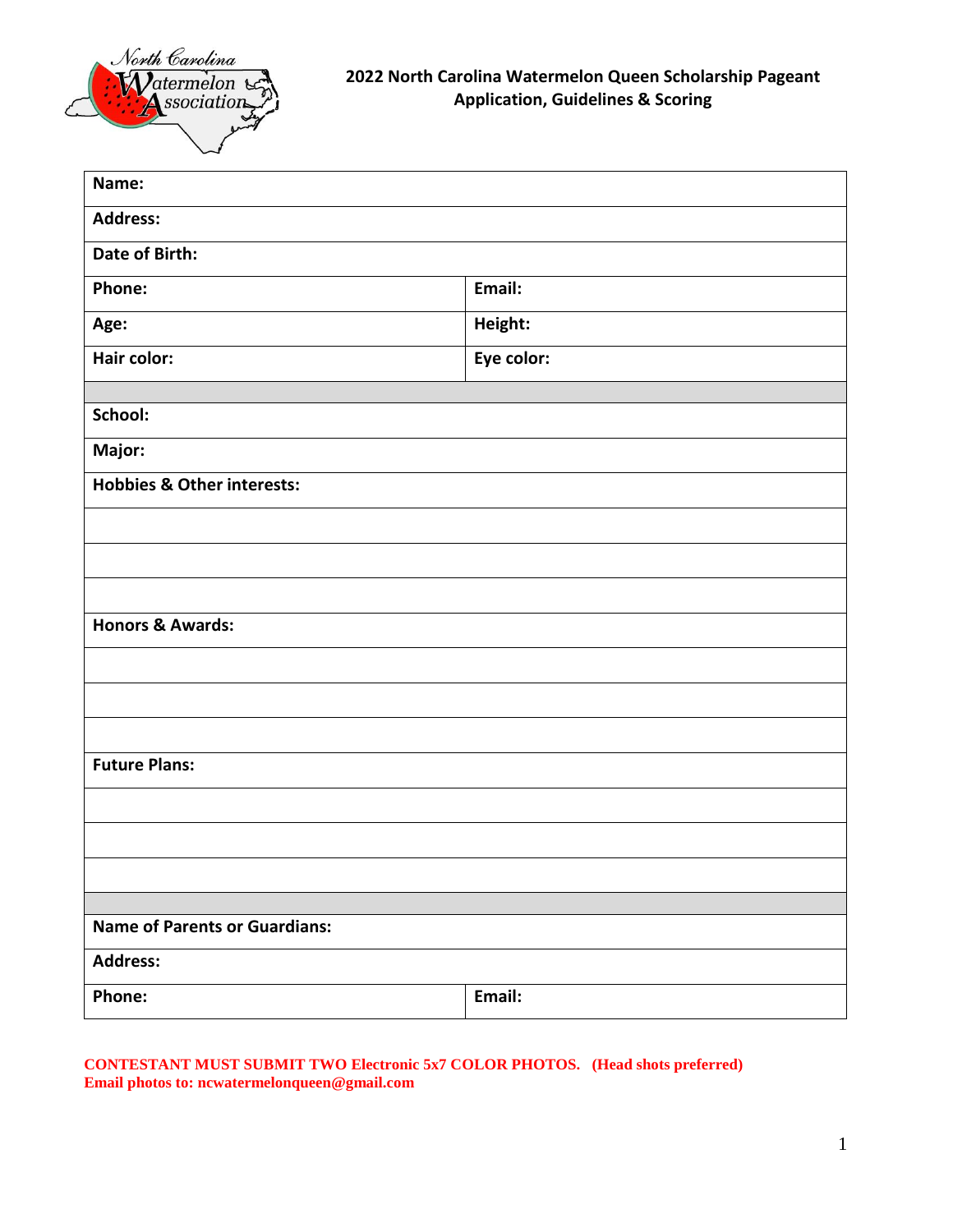**Give a brief description: Why you would like to be selected the North Carolina Watermelon Queen and serve as Public Relations Representative for the North Carolina Watermelon Association?** 

# **PLEASE RETURN BY FEBRUARY 10, 2022 by mail or email to:**

Sharon Rogers 945 Woodsdale Road Roxboro, NC 27574 Phone: 336-583-9630 (cell) Email:ncwatermelonqueen@gmail.com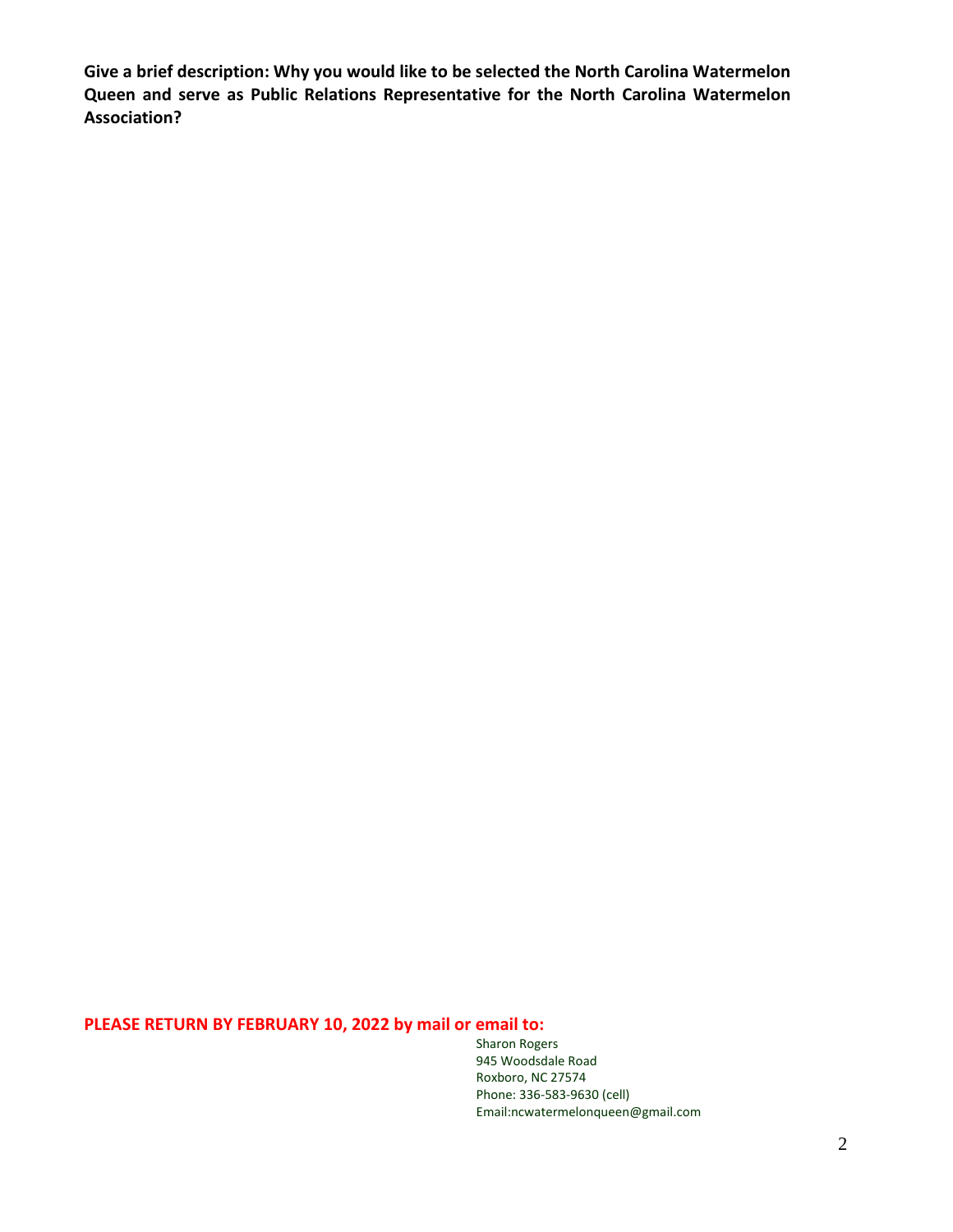

### Dear Contestant:

Thank you for your interest in the North Carolina Watermelon Association Scholarship Pageant to be held on March 11 and 12, 2022 at the Holiday Inn Sunspree Resort, Wrightsville Beach, NC. The pageant is scheduled to be held in conjunction with the North Carolina Watermelon Association Annual Convention. The North Carolina Watermelon Association will make every effort to provide an enjoyable experience for you.

### **Requirements:**

- The contestant must be between the age of 19 and 24 on April 1, 2022 and a resident of North Carolina.
- The contestant must have a valid N.C. driver's license and be able and willing to drive to promotions and events if necessary to meet with the NCWA Promotions Coordinator/Chaperone.
- The contestant shall be single, not living with a member of the opposite sex, has never been married, has never had a marriage annulled, has never been pregnant, is without children and has always been a female.
- The contestant has never been convicted of any crime and does not have any criminal charges pending.
- The contestant affirms that she has never posed nude or semi-nude for any film, publication or photographer, including private photographs.
- The contestant affirms that she does not use or abuse drugs or alcohol and will avoid improprieties which will reflect negatively on the North Carolina Watermelon Association and its Board of Directors or its members.
- The contestant will not use a cell phone and text message during promotion. She also must control all photos and negative comments appearing on her Facebook, Twitter, Instagram or other social media.
- The contestant must be in good health and able to travel without motion sickness.
- If chosen as the 2022 Watermelon Queen, she will compete at the National Pageant as the representative for North Carolina and if chosen as National Queen will complete her duties in accordance with the National requirements.
- The contestant should not be under contract or agreement of any kind as of April 1, 2022 in order to be eligible for the title of the North Carolina Watermelon Queen.
- A Pageant selection committee will choose up to ten contestants from the applications received. Past contests have seen from seven to ten contestants.

### **Responsibilities**

North Carolina Watermelon Queen responsibilities/duties shall include, but are not limited to:

- 1. Serving as a **public relations ambassador** for the North Carolina Watermelon Association as an industry representative with varying duties for the term of one year. This position must be taken seriously at all times as it is an important responsibility.
- 2. The following four events are mandatory for the 2022 NC Watermelon Queen:
	- **National Promotion Board Media Training**
	- **National Watermelon Association Annual Convention/North Carolina Watermelon Association Convention**
	- **Marine Corp. Marathon, Washington, DC**
		- **All NC Watermelon Festivals & NCDA Farmers Markets Watermelon Days**

*If the NCWA Queen does not attend each of these events she may be asked by the Board to forfeit her crown and scholarship monies. An excused absence would include death in the immediate family or a doctor's note due to her health; any other unexcused absence could be grounds for forfeit of title.*

- 3. Media appearances, festivals, conventions, trade shows, in-store demos, parades.
- 4. Meeting government officials, TV personalities, civic groups, media and most importantly, the general public and interacting with farmers and growers.
- 5. Performing radio and press interviews as well as being photographed for printed feature articles.
- 6. Appearance schedule will include travel across the state of North Carolina and limited travel within the continental United States.
- 7. All sponsors and hosts are equally important and will be treated with respect and consideration. Thank-you notes will be sent by the Queen. As Queen you will share responsibility with the NCWA Promotions Coordinator for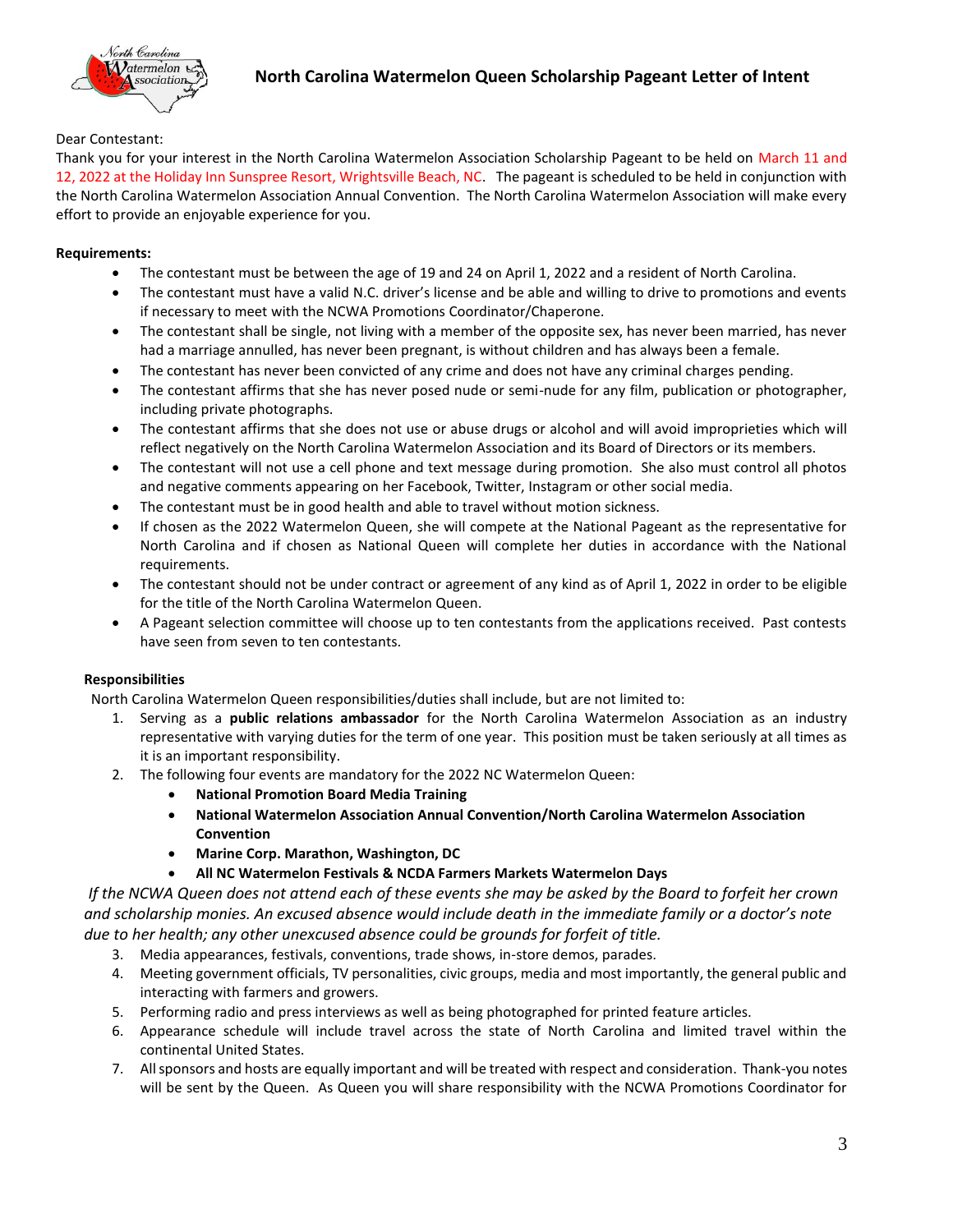obtaining names and addresses of all sponsors, hosts, association members and others who will need to receive thank-you notes for their participation in tour promotions, gifts and etc, received by the Queen during her reign.

- 8. Crown and banner are to be worn as required or requested.
- 9. Reign as North Carolina Watermelon Queen begins upon Crowning.
- 10. In case of double booking for the North Carolina Watermelon Queen, sickness or other unavoidable circumstances, the NCWA Promotions Coordinator will schedule the 1st or 2nd runner-up to fulfill certain tour schedules.
- 11. No family or boyfriends will be allowed to accompany the North Carolina Watermelon Queen on tour. The Queen is not allowed to stay with family or friends on tour in lieu of the Queen coordinator/chaperone without prior permission.

#### **Scholarships**

 Contestants entered in the North Carolina Watermelon Queen Scholarship Pageant will be eligible for the minimum scholarship of:

- North Carolina Watermelon Queen: \$3,000.00. \$500.00 given at crowning, \$500.00 as the summer tour begins, \$1000.00 in December prior to National Convention and \$1000 at relinquishing of crown.
- $\bullet$  1<sup>st</sup> Runner-up, \$500.00
- 2<sup>nd</sup> Runner-up, \$250.00
- The young woman chosen will be paid an \$85.00 scholarship allowance per appearance while on tour and mileage will be paid at the current IRS rate per mile for all Queen related travel. The North Carolina Watermelon Association pays all other expenses incurred while on tour.

The North Carolina Watermelon Queen, her reign and North Carolina Queen Tour is coordinated and directed by the NCWA Promotions Coordinator and the North Carolina Watermelon Association. They will handle specific procedures and questions regarding the Queen Pageant, her reign, tour, etc.

#### *The North Carolina Watermelon Association reserves the right to ask for the resignation of the reigning North Carolina Watermelon Queen upon recommendation from the NCWA Promotions Coordinator and the North Carolina Watermelon Association Board of Directors.*

#### **2022 North Carolina Watermelon Queen Scholarship pageant preliminary schedule:**

#### *Tuesday, March 1, 2022*

*Promotional video due to Sharon Rogers. Email video: ncwatermelonqueen@gmail.com*

#### **Friday, March 11, 2022**

- Contestants will arrive Friday afternoon by 3:00 p.m., March 11, 2022, at the Holiday Inn Sunspree Resort, Wrightsville Beach, NC.
- Upon arrival all contestants will attend a "Meet and Greet" with the NCWA Promotions Coordinator and members of the Board of Directors.
- Following the "Meet and Greet" parents/guardians are required to meet as a group with the NCWA Promotions Coordinator to review the requirements of the Queen Title and for a questions and answer sessions.
- Contestants will attend a heavy hors d'oeuvres reception and dance on Friday evening. This will be a fun-filled evening and the opportunity for socializing with all convention attendees.

#### **Saturday, March 12, 2022**

- Speech competition: Each contestant will present a two-three minute (not to exceed three minutes) timed personalized speech before the convention attendees. Topic should be watermelon related and include why you would like to be the NC Watermelon Queen.
- Each contestant will be asked to respond to an individual on stage question at the conclusion of her speech
- Judges interview: Each contestant will have an individual timed 7-minute interview with the judges and auditor.
- Lunch and Promotion wear: Promotion wear competition will be held during lunch. You may choose one of the following categories of promotion wear. Promotion wear includes:
	- 1. Congressional visit wear would be considered professional dress or pantsuit with appropriate footwear and accessories.
	- 2. Chain Store Promotion wear would be considered higher-end sportswear (i.e. sundress, capri's, skirts, business shorts, slacks, sweaters, blouse, tops or pantsuits. No blue jeans allowed).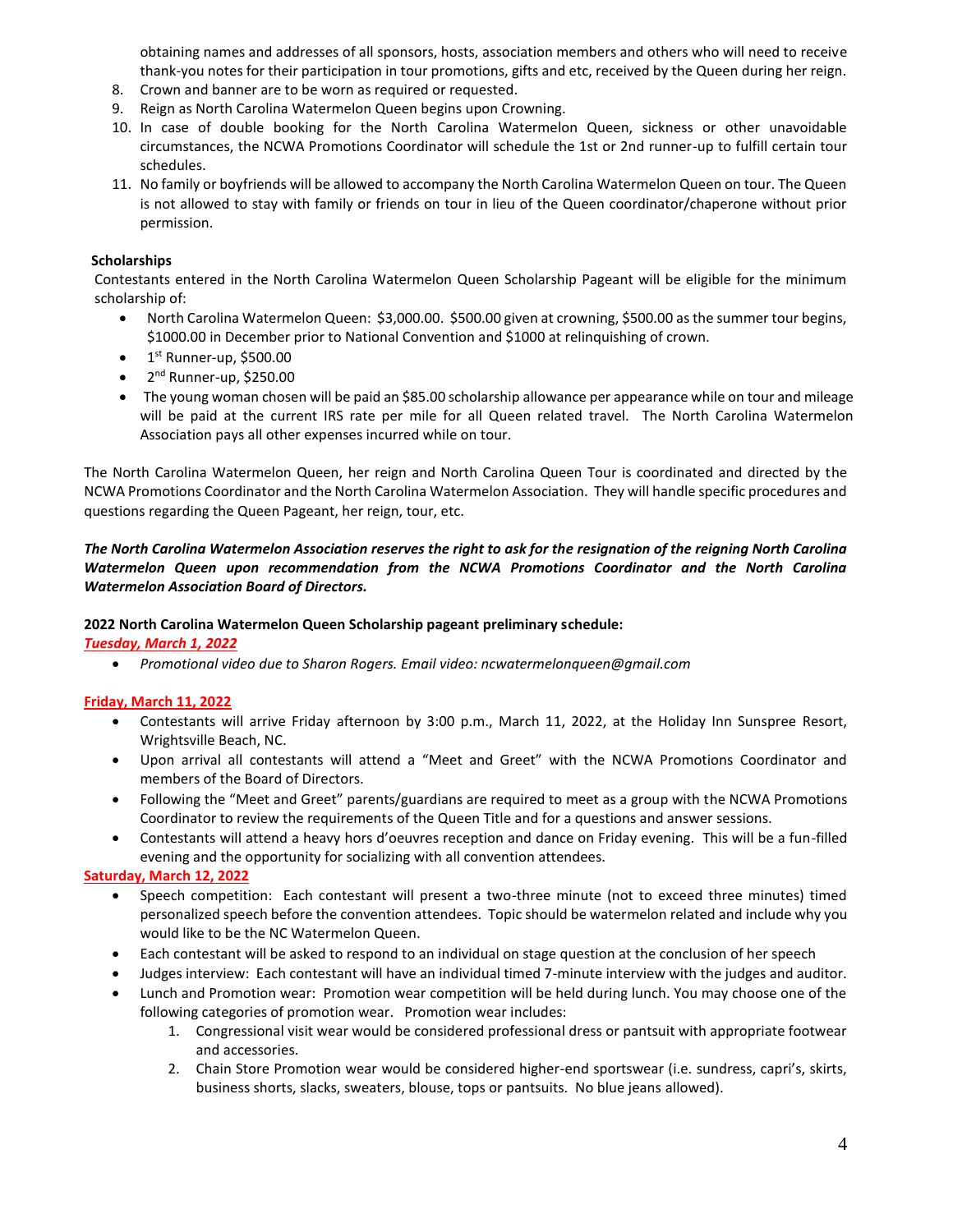3. Farmer's Market Promotion wear should be cool and comfortable (i.e. sundress, capri's, skirts, no tennis shoes, but comfortable sandals are acceptable.)

After your individual promotion wear showing you will enjoy lunch.

- Seed spit: Each contestant will take part in a seed spit contest immediately following lunch. This is a fun event and while this is not an official category of judging, it is an opportunity to compete with your competitors for a chance to win the "seed spit" title and plaque.
- Auction: This is a fundraiser for the NCWA and each contestant has a special role in helping display the items around the room for bidders to see.
- Banquet: The evening gown portion of the contest will be held at the Annual Banquet. The 2022 NCWA Watermelon Queen will be crowned at the Banquet.

#### **Sunday, March 13, 2022**

 The newly crowned 2022 North Carolina Watermelon Queen will meet briefly with the NCWA Board of Directors. After the brief meeting the Queen, along with her parents/guardians will meet with the NCWA Promotions Coordinator and designated NCWA official to sign the NCWA Queen Scholarship Pageant Contract.

This official entry form should be mailed or emailed to the NCWA Promotions Coordinator by **February 15, 2022**. You will be notified upon acceptance as a 2022 North Carolina Queen Contestant.

If you have questions please contact Sharon Rogers, NCWA Promotions Coordinator at email: [ncwatermelonqueen@gmail.com](mailto:ncwatermelonqueen@gmail.com) or mailing address: 945 Woodsdale Road, Roxboro, NC 27574 / phone or text: 336- 583-9630

#### **North Carolina Watermelon Queen Scholarship Pageant Guidelines**

The winner of the title of the North Carolina Watermelon Queen must sign a contract with the NCWA and comply with all promotions and events as set up during her year's reign by the NCWA Promotions Coordinator. NCWA reserves the following rights:

- The North Carolina Watermelon Queen will represent only the North Carolina Watermelon Association for a year (365 days) or until the new Queen is selected or appointed and will have no other activities that will interfere with her representation of NCWA during her reign including summer school or work schedule.
- In the event the North Carolina Watermelon Queen is unable to complete her reign for any reason, she will forfeit her crown and any unpaid scholarships. The first runner-up will be crowned the North Carolina Watermelon Queen.
- The runner-up must be ready to assume duties of Queen in the event of double booking or unforeseen events.
- Dress code to include skirts, sweaters, tops, blouses, dress slacks, dresses, suits and evening wear of a conservative nature, but always glamorous.

#### **Qualities:**

- The North Carolina Watermelon Queen should be an "all American girl" one who can be "at home" with a 3-yearold or a 93-year-old, a president, mayor, farmer in the field, a celebrity or housewife.
- Exhibit outstanding personality and communication skills, adaptability and the ability to cheerfully do her job in many different situations.
- Willingness to do as requested, whether helping prepare product for demos, carrying items, including luggage or meeting dignitaries, consumers or media.
- Willingness to arrange her schedule for tours with the NCWA Promotions Coordinator's schedule and not to expect the NCWA's schedule to fit hers.
- Show stamina and the ability and eagerness to handle long hours and difficult situations as required.
- Promptness and neatness.
- The North Carolina Watermelon Queen must have and exhibit, patience, sympathy, consideration for consumers and others as well as coordinator and chaperone, hosts and sponsors.
- Maturity, common sense, sense of humor and the willingness to give 110%.

#### **I have read and understand the above listed requirements to serve as the NC Watermelon Queen:**

#### **Contestant signature: \_\_\_\_\_\_\_\_\_\_\_\_\_\_\_\_\_\_\_\_\_\_\_\_\_\_\_\_\_\_\_\_\_\_\_\_\_\_\_\_\_\_\_\_\_\_\_\_\_\_\_\_\_\_\_\_\_\_\_**